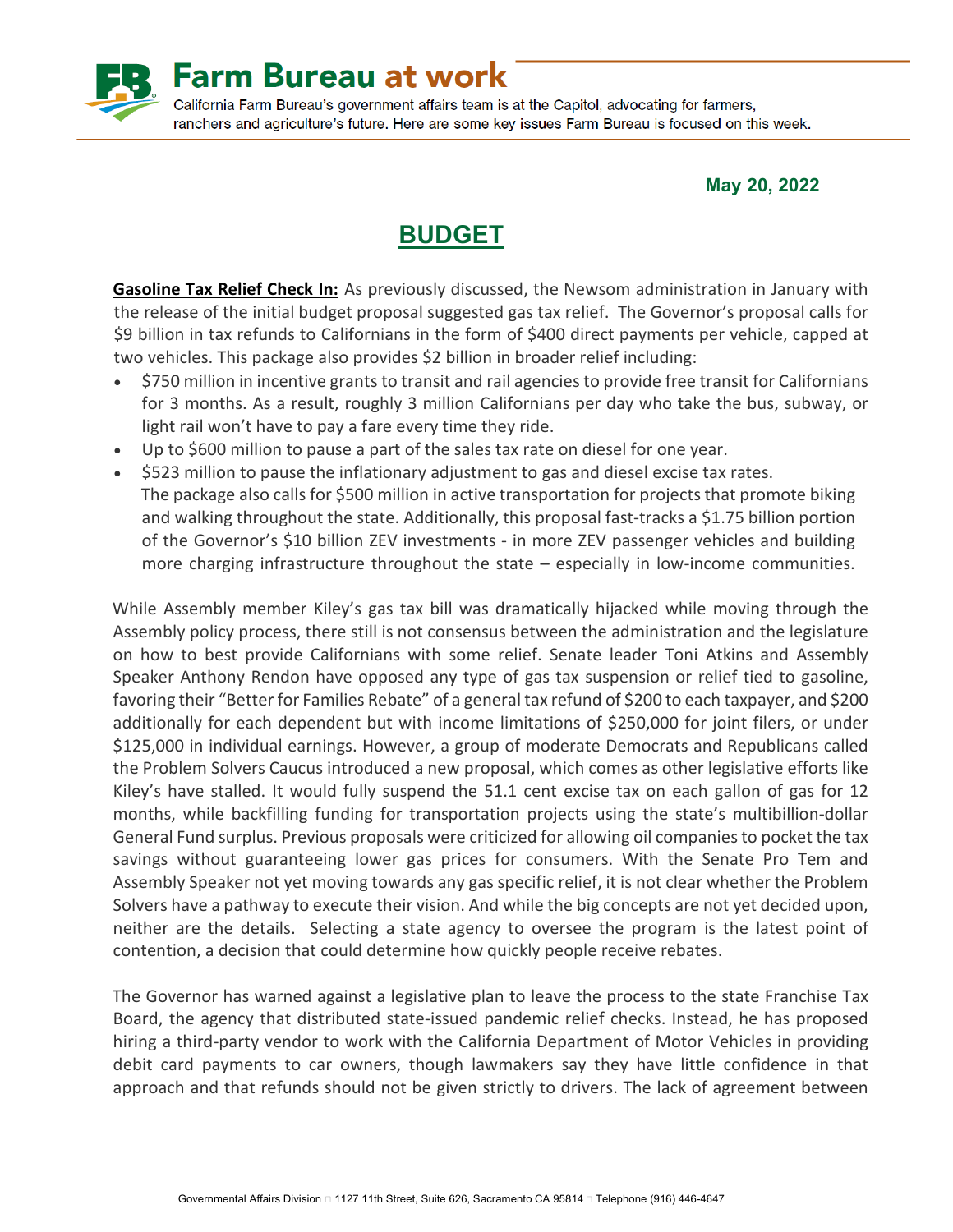the administration and the Legislature created one near certainty. Unfortunately, the scheduled 3 cent per gallon gas tax increase for July 3, which the Governor's plan would have suspended, now looks as though it is a certainty to happen. The Legislature needed to act by May 1 to suspend that cost-of-living increase. *Staff: Peter Ansel; [pansel@cfbf.com](mailto:pansel@cfbf.com)*

**Small Ag Business Drought Relief:** Taking a look at the other economic relief proposals currently being considered during budget negotiations, the California Small Agricultural Business Drought Relief Grant Program includes \$75 million one-time General Fund to provide direct assistance to eligible agriculture-related businesses that have been affected by severe drought conditions. Grant awards range from \$30,000 to \$50,000, depending on annual gross revenue decline, and will be prioritized first to businesses located in regions hardest hit by drought impacts.

Of the total program funds, 25 percent will be allocated to small farms and socially disadvantaged farmers, including 5 percent of total program funds for technical assistance for these groups. The grant program would be administered by the California Office of the Small Business Advocate (CalOSBA) within GO-Biz, in consultation with the California Department of Food and Agriculture. *Staff: Peter Ansel; [pansel@cfbf.com](mailto:pansel@cfbf.com)*

**Broadband Middle-Mile Initiative:** The May Revision proposes \$600 million one-time General Fund in 2023-24 and \$500 million one-time General Fund in 2024-25 to the California Department of Technology to support the completion of the Broadband Middle-Mile Initiative. The 2021 Budget Act provided \$3.25 billion to CDT for the purpose of building an open-access middle-mile broadband network. Revised estimates produced by CDT indicate a need for this additional funding to complete the Broadband Middle-Mile Initiative due to increased costs of labor and supplies. *Staff: Peter Ansel; [pansel@cfbf.com](mailto:pansel@cfbf.com)*

**Cannabis Tax Reform:** The May Revision proposes statutory changes to reform cannabis taxes. These changes include:

- Setting the cultivation tax rate at zero beginning July 1, 2022.
- Shifting the point of collection and remittance for excise tax from distribution to retail on January 1, 2023
- Increasing the excise tax to 19 percent, beginning on January 1, 2024, but allows the Department of Tax and Fee Administration, in consultation with the Department of Finance, to reduce the excise tax depending on the revenues received in the Cannabis Tax Fund and General Fund availability.
- Setting aside \$150 million one-time General Fund, available until 2025-26, to backfill Allocation 3 funding, and setting Allocation 3 funding for youth education/intervention/treatment, environmental restoration, and state and local law enforcement programs at a baseline of \$670 million annually for three years.
- Enforcement policies to increase tax compliance and collection, as well as labor standards. Not unlike the situation with the gas tax, cannabis tax reform is not yet agreed upon between the Administration and Legislative leaders, as a handful of Assembly and Senate bills were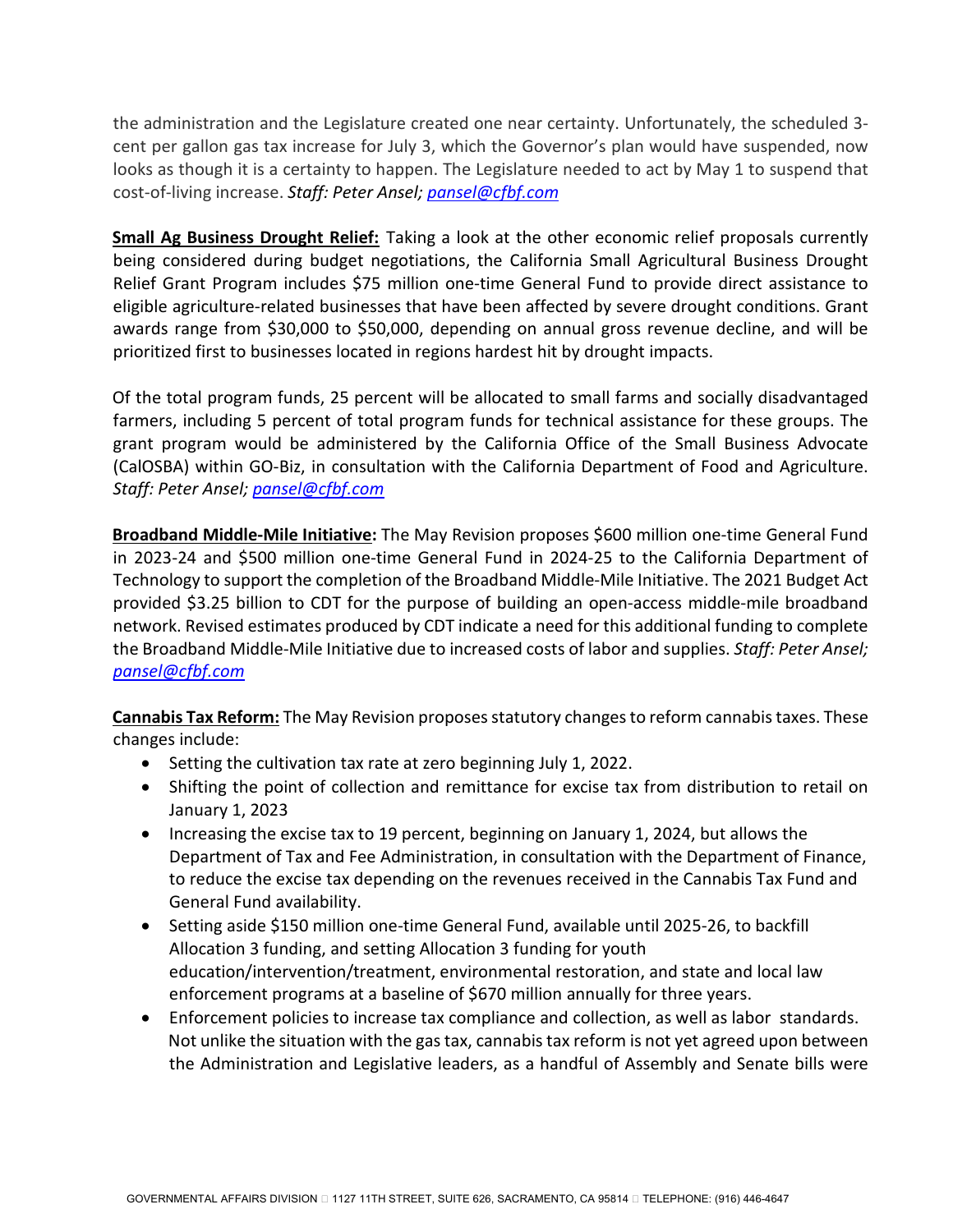passed out of Appropriations committees this week that take different strategies than Newsom's. *Staff: Peter Ansel; [pansel@cfbf.com](mailto:pansel@cfbf.com)*

# **APPROPRIATIONS**

The Senate and Assembly Appropriations Committees met this week to discuss the final set of bills moving through the Legislature and determine whether they will remain moving to the Floor or be held for the remainder of the session. Both committees heard collectively hundreds of bills holding roughly 220. Below is a high-level summary of bills monitored closely by Farm Bureau staff and their disposition. Those held in committee are no longer eligible to be heard this year. Those passed will move on the Floor of their originating house and those passed on B roll call mean Republican members of the committee did not vote for the measure.

#### *Held Appropriations Committee: Assembly*

[AB 1620](https://leginfo.legislature.ca.gov/faces/billNavClient.xhtml?bill_id=202120220AB1620) (Cecilia Aguiar-Curry, D-Winters), a bill which would have established a Broomrape Control Program at the Department of Food and Agriculture was held in committee. This bill would have established a process by which processing tomato growers and handlers from around the state could choose to assemble, assess themselves and conduct research on, survey and treat the causes of Broomrape. The tenants of this bill may continue to be a discussion in the state's budget negotiations through trailer bills. *Staff: Taylor Roschen; [troshen@cfbf.com](mailto:troshen@cfbf.com)*

[AB 1773](https://leginfo.legislature.ca.gov/faces/billNavClient.xhtml?bill_id=202120220AB1773) (Jim Patterson, D-Fresno) failed passage in the Assembly Appropriations Committee. This Farm Bureau supported bill would have appropriated \$40 million for subvention funding for counties with lands enrolled in the Williamson Act. *Staff: Taylor Roschen, [troschen@cfbf.com](mailto:troschen@cfbf.com)* 

[AB 2078](https://leginfo.legislature.ca.gov/faces/billNavClient.xhtml?bill_id=202120220AB2078) (Heath Flora, R-Ripon) would have taken a comprehensive approach to address California's chronic water shortage by expanding the Department of Water Resources Atmospheric Rivers research, mitigation, and climate forecasting program (AR Program), and advance the department's atmospheric river forecast capabilities. Farm Bureau was in support. *Staff: Danny Merkley, [dmerkley@cfbf.com](mailto:dmerkley@cfbf.com)*

[AB 2153](https://leginfo.legislature.ca.gov/faces/billNavClient.xhtml?bill_id=202120220AB2153) (Joaquin Arambula, D-Fresno) was also held in the Assembly Appropriations Committee. This bill would have expanded the existing fruit and vegetable EBT pilot program, which would have allowed low-income consumers to get extra funds to buy California grown commodities at farmers' markets, now at retail locations. While the bill has failed for this year, Dr. Arambula has included this item as a \$300 million budget request. Farm Bureau is supportive of both the bill and budget request. *Staff: Taylor Roschen, [troschen@cfbf.com](mailto:troschen@cfbf.com)*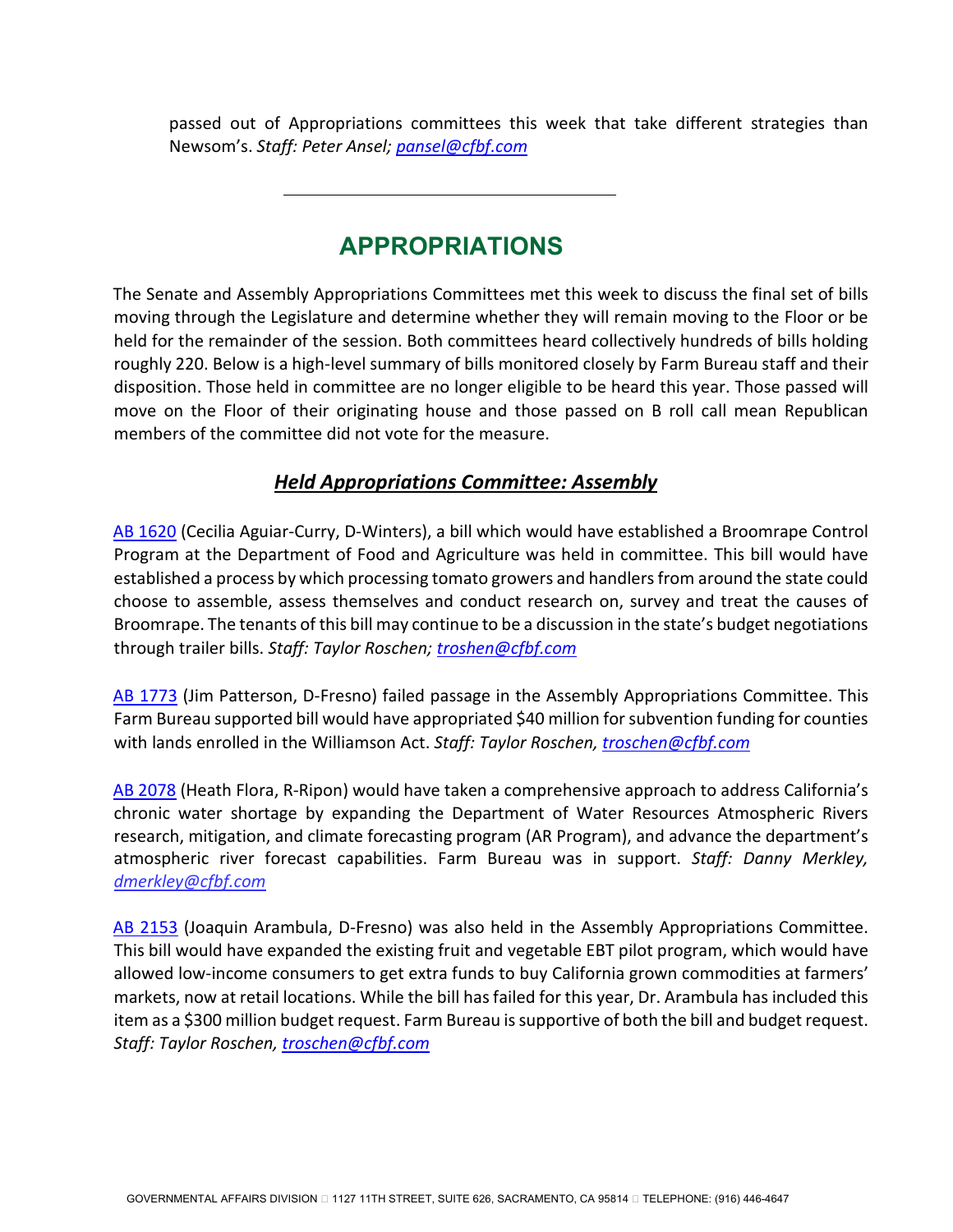[AB 2182](https://leginfo.legislature.ca.gov/faces/billNavClient.xhtml?bill_id=202120220AB2182) (Wicks) was held on the suspense file. AB 2182 would have imposed new requirements on employers to not discriminate against, and offer accommodation to, employees with vaguelydefined "family responsibilities." Farm Bureau opposed as such ambiguities inevitably lead to some employees abusing the program and employers who incur the litigation expense. *Staff: Bryan Little; [blittle@cfbf.com](mailto:blittle@cfbf.com)* 

[AB 2183,](https://leginfo.legislature.ca.gov/faces/billNavClient.xhtml?bill_id=202120220AB2183) (Stone), agricultural employee card check legislation, was sent from the suspense file to the Assembly floor. AB 2183 is a re-tread of AB 616 (also by Stone) vetoed by Governor Newsom in September 2021. As in the past, proponents characterized the bill as a reform allowing mail-in balloting in Agricultural Labor Relations Board (ALRB) elections despite the bill's plain language permitting union agents to distribute, supervise the completion of, gather and return to the ALRB "ballots" envisioned by the bill. Farm Bureau opposes. *Staff: Bryan Little; [blittle@cfbf.com](mailto:blittle@cfbf.com)*

[AB 2188](https://leginfo.legislature.ca.gov/faces/billNavClient.xhtml?bill_id=202120220AB2188) (Quirk) was sent from the suspense file to the Assembly floor. AB 2188 will ban the use of blood, skin, or urine testing for cannabis metabolites for any employment-related screening to detect cannabis use, permitting the use only of saliva tests or performance to determine actual intoxication. A broad coalition of employers has expressed concern that AB 2188 unduly restricts employers' ability to deter on-the-job intoxication. Farm Bureau opposes. *Staff: Bryan Little; [blittle@cfbf.com](mailto:blittle@cfbf.com)* 

[AB 2213](https://leginfo.legislature.ca.gov/faces/billNavClient.xhtml?bill_id=202120220AB2213) (Cecilia Aguiar-Curry, D-Winters), a Farm Bureau supported bill, was held in the Assembly Appropriations Committee. This bill would have required the Department of Food and Agriculture to provide funding for research into the amount of smoke compounds in wine grapes and wine, identify ways to mitigate for and prevent future damage. The tenants of this bill may also be discussed during budget negotiations. *Staff: Taylor Roschen, [troschen@cfbf.com](mailto:troschen@cfbf.com)* 

[AB 2243](https://leginfo.legislature.ca.gov/faces/billNavClient.xhtml?bill_id=202120220AB2243) (Garcia) was sent from the suspense file to the Assembly floor with amendments to the scope of the revisions to the scope of the Heat Illness and Wildfire Smoke standards the bill directs Cal/OSHA and the Standards Board to undertake. Prior to the most recent amendments, AB 2243 would have directed Cal/OSHA to propose to the Standards Board amendments to the Heat Illness Prevention Standard to implement a set super-high heat requirements when the temperature exceeds 105 degrees F, including hourly breaks and distribution of written heat illness prevention plans to employees, amend the Wildfire Smoke Standard to require use of N95 respirators when the AQI for PM 2.5 exceeds 200 and various other changes to both standards vaguely defined to protect piece-rate employees. Farm Bureau opposes pending review of the latest amendments because such changes to regulations should be subject to the stakeholder process set forth by law where those seeking changes can petition the Standards Board. *Staff: Bryan Little[; blittle@cfbf.com](mailto:blittle@cfbf.com)* 

[AB 2252](https://leginfo.legislature.ca.gov/faces/billNavClient.xhtml?bill_id=202120220AB2252) by Aguiar Curry: The author intended the bill to ensure the state has the information it needs to assess whether efforts to rebuild following a disaster leave residents with reliable telecommunications services by having broadband providers report certain information. The bill was supported by the Farm Bureau, California State Association of Counties (CSAC) and the Rural Counties Representatives of California (RCRC), as well as the Utility Reform Network (TURN), who argued, among other things, the CPUC does not make clear the CPUC's telecommunications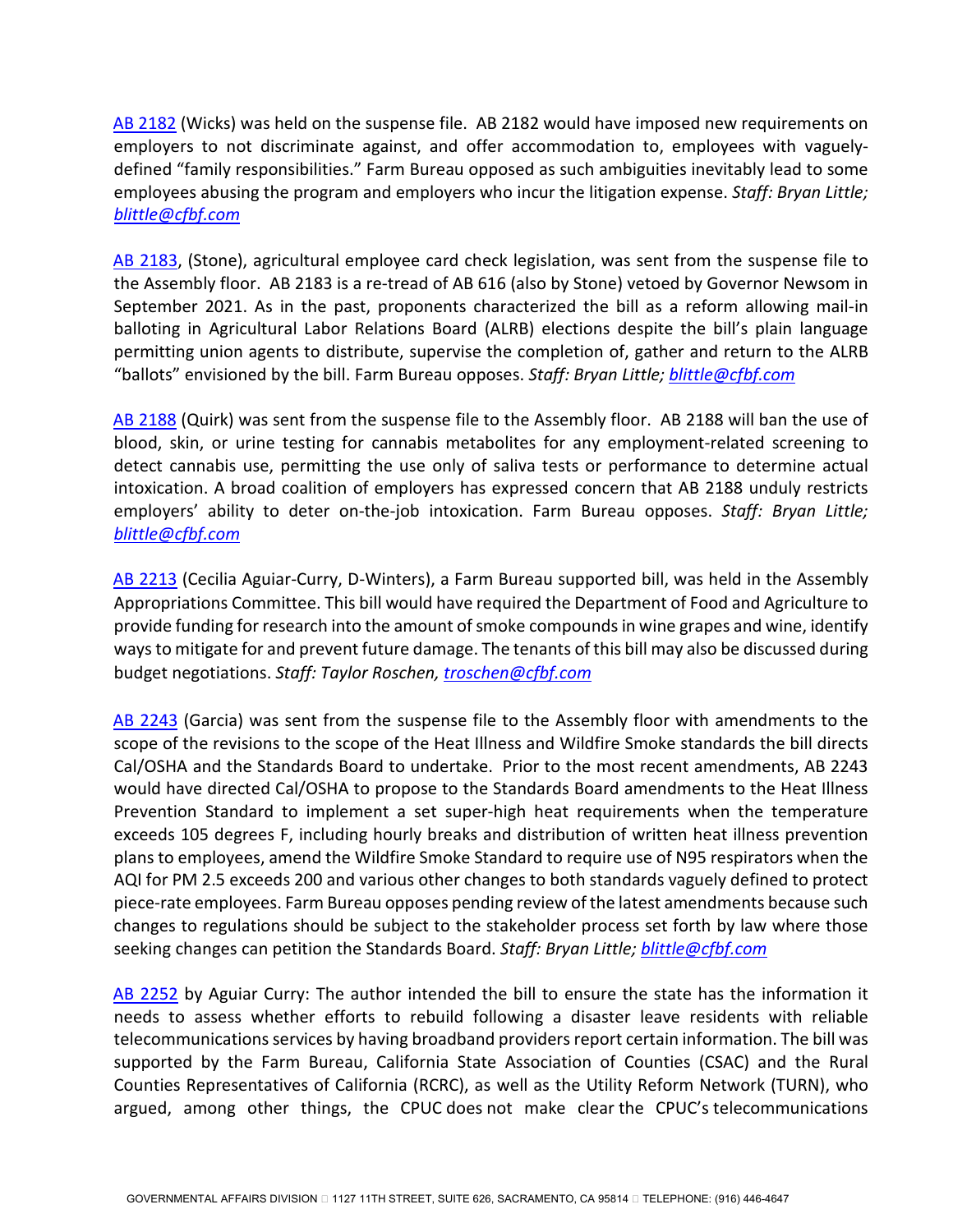reporting rules apply to broadband service providers and that this bill would make this application clear. *Staff: Taylor Roschen; [troshen@cfbf.com](mailto:troshen@cfbf.com)* 

[AB 2387](https://leginfo.legislature.ca.gov/faces/billNavClient.xhtml?bill_id=202120220AB2387) (Eduardo Garcia, D-Coachella) would have created the Safe Drinking Water, Wildfire Prevention, Drought Preparation, Flood Protection, Extreme Heat Mitigation, and Workforce Development Bond Act of 2022. Had the measure moved forward and been signed by the Governor, and approved by the voters, would have authorize the issuance of bonds in the amount of \$7,430,000,000. Farm Bureau had not positioned on the measure. *Staff: Danny Merkley, [dmerkley@cfbf.com](mailto:dmerkley@cfbf.com)* 

[AB 2412](https://leginfo.legislature.ca.gov/faces/billNavClient.xhtml?bill_id=202120220AB2412) (Carlos Villapudua, D-Stanislaus) was also held in the Appropriations Committee. This bill would have codified the existing State Water Efficiency and Enhancement Program (SWEEP) in state law and allow growers who can't demonstrate energy efficiencies but can prove water efficiencies to access funds. Farm Bureau was a co-sponsor of this measure. While the measure failed passage, the Governor's budget still proposes roughly \$110 million this year for SWEEP. *Staff: Taylor Roschen, [troschen@cfbf.com](mailto:troschen@cfbf.com)* 

[AB 2500](https://leginfo.legislature.ca.gov/faces/billNavClient.xhtml?bill_id=202120220AB2500) (Joaquin Arambula, D-Fresno) a bill which would establish a farm to hospital program was held in the Assembly Appropriations committee. This program would have incentivized state hospitals to buy California grown fruits, vegetables, meat, poultry and dairy products. Farm Bureau was in support. *Staff: Taylor Roschen, [troschen@cfbf.com](mailto:troschen@cfbf.com)* 

[AB 2613,](https://leginfo.legislature.ca.gov/faces/billNavClient.xhtml?bill_id=202120220AB2613) introduced by Assemblymember Robert Rivas (D – Salinas), was held in the Assembly Appropriations Committee on the suspense file. This Farm Bureau sponsored measure would create a pilot program which would have prioritized grants for farmers and ranchers to help clean up illegally dumped waste on their property. The pilot program would have been funded up to \$1 million, in addition to the current CalRecycle program's \$1 million allocation. The current [Farm](https://calrecycle.ca.gov/LEA/GrantsLoans/FarmRanch/)  [and Ranch Solid Waste Cleanup and Abatement Grant Program](https://calrecycle.ca.gov/LEA/GrantsLoans/FarmRanch/) funds many cleanup projects on publicly owned land, or land that is merely zoned for agriculture and not in active use. As the program has recently become oversubscribed, these kinds of projects could be taking away opportunities from farmers and ranchers which are confronted with this problem on a regular basis. This bill would have made pilot program funds exclusively available for private and active agricultural lands, in hopes that it will help members with this growing problem. *Staff: Katie Little, [klittle@cfbf.com](mailto:klittle@cfbf.com)* 

[AB 2889](https://leginfo.legislature.ca.gov/faces/billNavClient.xhtml?bill_id=202120220AB2889) (Buffy Wicks, D - Oakland) would have required each electrical corporation to prepare and submit a multiyear wildfire mitigation plan, covering at least 7 years and not more than 10 years, that includes, among other things, a methodology for identifying and prioritizing circuits for mitigation based on wildfire risk reduction, public safety, and reliability benefits, and a comparison of undergrounding versus aboveground hardening of electrical equipment. Farm Bureau had an opposed unless amended position on the bill and had been working with the sponsor to refine the language. *Staff: Karen Mills; [kmills@cfbf.com](mailto:kmills@cfbf.com) or Kevin Johnston; [kjohnston@cfbf.com](mailto:kjohnston@cfbf.com)*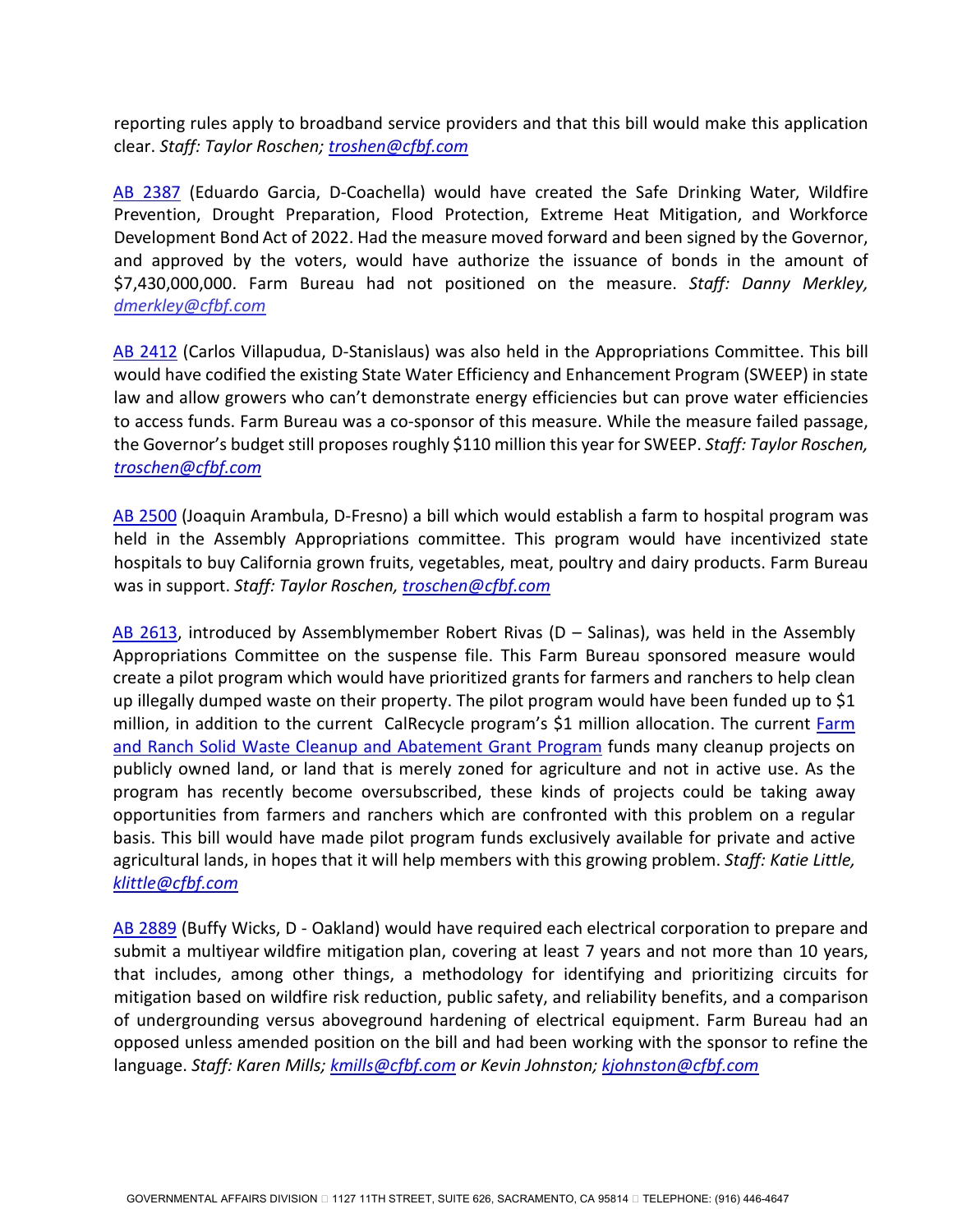#### *Held Appropriations Committee: Senate*

[SB 832](https://leginfo.legislature.ca.gov/faces/billNavClient.xhtml?bill_id=202120220SB832) (Bill Dodd, D-Napa) would have established a pilot program to allow water diversion and use volume estimates through evapotranspiration (ET) methodologies. Farm Bureau was in support. *Staff: Danny Merkley, [dmerkley@cfbf.com](mailto:dmerkley@cfbf.com)*

[SB 1404](https://leginfo.legislature.ca.gov/faces/billNavClient.xhtml?bill_id=202120220SB1404) (Henry Stern, D-Calabasas) would have required a lead agency for the California Environmental Quality Act to assess whether a project would result in the conversion of oak woodlands. In the instance it resulted in the removal of 3 or more oak trees, the project would have a "significant effect on the environment" and trigger a full CEQA analysis and mitigation measures. The bill was held in Committee. *Staff: Taylor Roschen, [troschen@cfbf.com](mailto:troschen@cfbf.com)* 

[SB 1458](https://leginfo.legislature.ca.gov/faces/billNavClient.xhtml?bill_id=202120220SB1458) (Limon) was held on the Senate Appropriations suspense file. AB 1458 would have increased workers' compensation disability payments for women based on gender pay disparities determined either by data provided by the California Fair Employment and Housing Department or by the U.S. Department of Labor. Farm Bureau opposed due to the cost increases it would have caused for workers' compensation in California's already-expensive workers' comp system and serious implementation challenges described on the Senate Labor Committee's staff analysis and raised by several members of that committee when that committee considered SB 1458 on April 27. *Staff: Bryan Little; [blittle@cfbf.com](mailto:blittle@cfbf.com)*

#### *Do Pass Assembly Suspense*

[AB 1870](https://leginfo.legislature.ca.gov/faces/billNavClient.xhtml?bill_id=202120220AB1870) (Mark Stone, D-Santa Cruz), a Farm Bureau supported bill, passed the Assembly Appropriations Committee. This bill proposes to create a streamlined application process for licensing and registration of organic food processors and handler by January 1, 2024. The bill will next be heard on the Assembly Floor for third reading before being referred to the Senate. *Staff: Taylor Roschen, [troschen@cfbf.com](mailto:troschen@cfbf.com)* 

[AB 1879](https://leginfo.legislature.ca.gov/faces/billNavClient.xhtml?bill_id=202120220AB1879) (Devon Mathis, R-Porterville) would authorize a regional water quality control board to develop a plan or policy to address unfounded, or frivolous complaints. Farm Bureau has not positioned on the measure. *Staff: Danny Merkley, [dmerkley@cfbf.com](mailto:dmerkley@cfbf.com)* 

### *Do Pass Senate Suspense*

[SB 880](https://leginfo.legislature.ca.gov/faces/billNavClient.xhtml?bill_id=202120220SB880) (John Laird, D-Santa Cruz) would extend indefinitely the January 1, 2023 sunset in existing law authorizing those who divert 100 acre feet of water or more per year to be considered qualified to install and maintain their water diversion measurement devices if they take a course taught by the University of California Cooperative Extension, and pass a proficiency test. Farm Bureau supports. *Staff: Danny Merkley[, dmerkley@cfbf.com](mailto:dmerkley@cfbf.com)*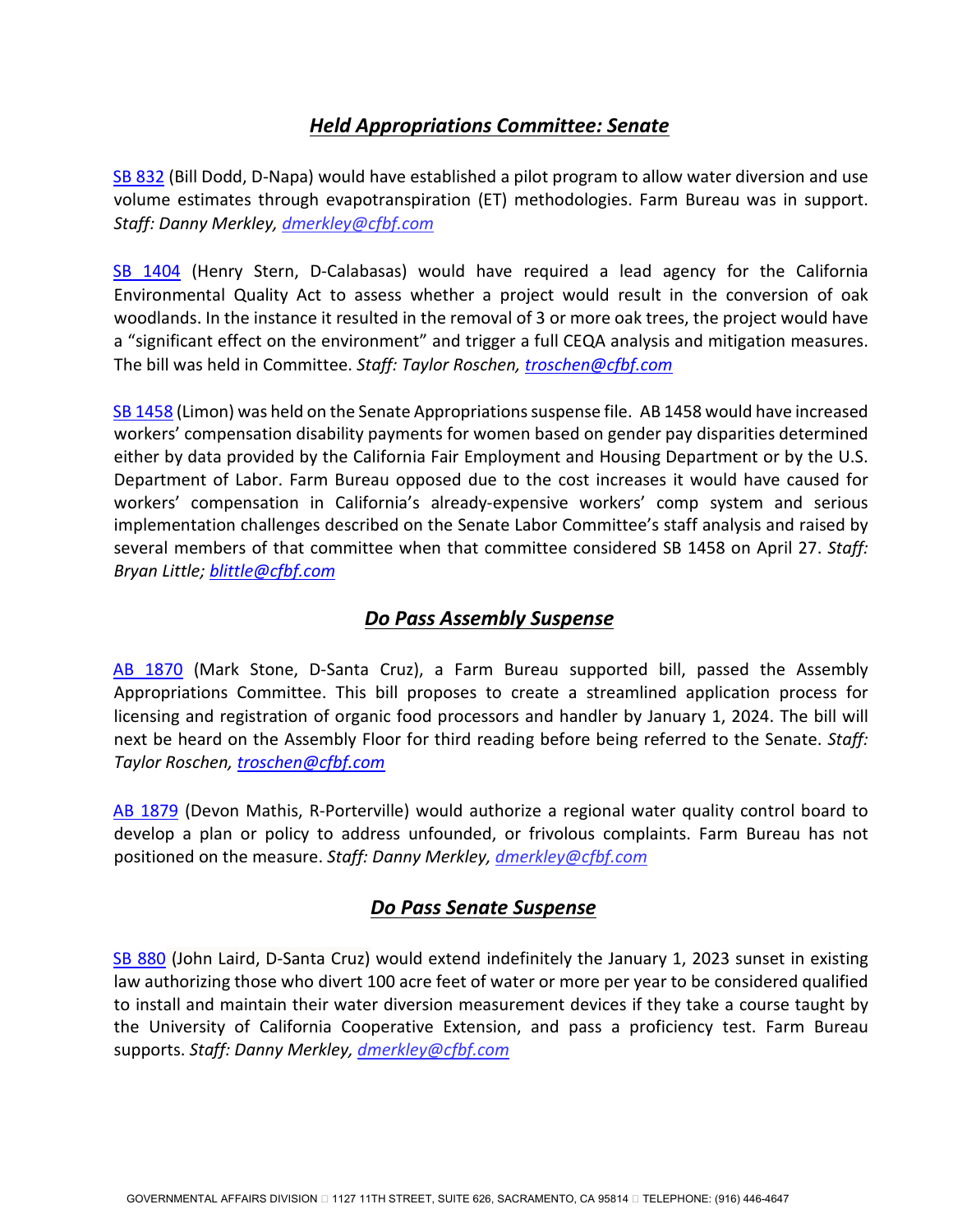[SB 1308](https://leginfo.legislature.ca.gov/faces/billNavClient.xhtml?bill_id=202120220SB1308) (Anna Caballero, D-Salinas) passed the Senate Appropriations Committee. This bill would expand the Buy American Provision to prohibit public colleges and schools from purchasing agricultural products grown, packed, or processed non-domestically. These institutions would only be exempt from these requirements if the non-domestic bids were 25% lower than the domestic bid. The bill will next be heard on the Senate Floor in the coming weeks. *Staff: Taylor Roschen, [troschen@cfbf.com](mailto:troschen@cfbf.com)* 

[SB 1219](https://leginfo.legislature.ca.gov/faces/billNavClient.xhtml?bill_id=202120220SB1219) (Melissa Hurtado, D-Sanger) would require the Secretary of the Natural Resources Agency and the Secretary of Cal/EPA to convene a committee to develop and submit recommendations to the Governor and the Legislature for modernizing California water laws and regulations, and state and local water agencies. Farm Bureau has not positioned on the measure. *Staff: Danny Merkley, [dmerkley@cfbf.com](mailto:dmerkley@cfbf.com)* 

[SB 926](https://leginfo.legislature.ca.gov/faces/billNavClient.xhtml?bill_id=202120220SB926) by Dodd: The bill would require the Department of Forestry and Fire Protection, on or before January 1, 2023, to establish, consistent with the Budget Act of 2021, the Prescribed Fire Liability Pilot Program to support coverage for losses from permitted prescribed fires by individuals and nonpublic entities, such as Native American tribes, including cultural fire practitioners, as defined, private landowners, and other nongovernmental entities through the Prescribed Fire Claims Fund, which the bill would establish. Farm Bureau Supports. *Staff: Taylor Roschen; [troshen@cfbf.com](mailto:troshen@cfbf.com)* 

[SB 1109](https://leginfo.legislature.ca.gov/faces/billNavClient.xhtml?bill_id=202120220SB1109) by Caballero: The bill would revise the financial commitments by which electrical corporations collectively procure their proportionate share of the cumulative rated generating capacity to 5 to 15 years, inclusive. The bill would require any incremental procurement of electricity products from bioenergy resources by a new contract or contract extension of 10 years or longer in duration to be from a resource that meets emission limits equivalent to, or more stringent than, the best available retrofit control technology determined at the time of procurement. Farm Bureau Supports. *Staff: Taylor Roschen; [troshen@cfbf.com](mailto:troshen@cfbf.com)* 

[SB 856](https://leginfo.legislature.ca.gov/faces/billNavClient.xhtml?bill_id=202120220SB856) (Dodd – Napa) passed out of the Senate Appropriators Committee. This bill would affect regulations regarding hunting of feral pigs. Farm Bureau has concerns with portions of the bill, as introduced, and has been in communication with the author's office and fellow stakeholders to develop alternatives to address these concerns. CAFB currently holds the position of "Oppose Unless Amended," and will continue to engage as this bill moves into the second house. *Staff: Katie Little, [klittle@cfbf.com](mailto:klittle@cfbf.com)*

## *Do Pass, B Role Call*

[AB 2108](https://leginfo.legislature.ca.gov/faces/billNavClient.xhtml?bill_id=202120220AB2108) (Rob Rivas, D-Salinas) would require that one of the persons appointed by the Governor to the State Water Resources Control Board be qualified in the field of water supply and water quality relating to disadvantaged or tribal communities and not be the same member as the member appointed who is qualified in the field of water supply and water quality relating to irrigated agriculture. The bill would also require that at least one person appointed to each regional board have specialized experience to represent disadvantaged or tribal communities. Farm Bureau has not positioned on the measure. *Staff: Danny Merkley, [dmerkley@cfbf.com](mailto:dmerkley@cfbf.com)*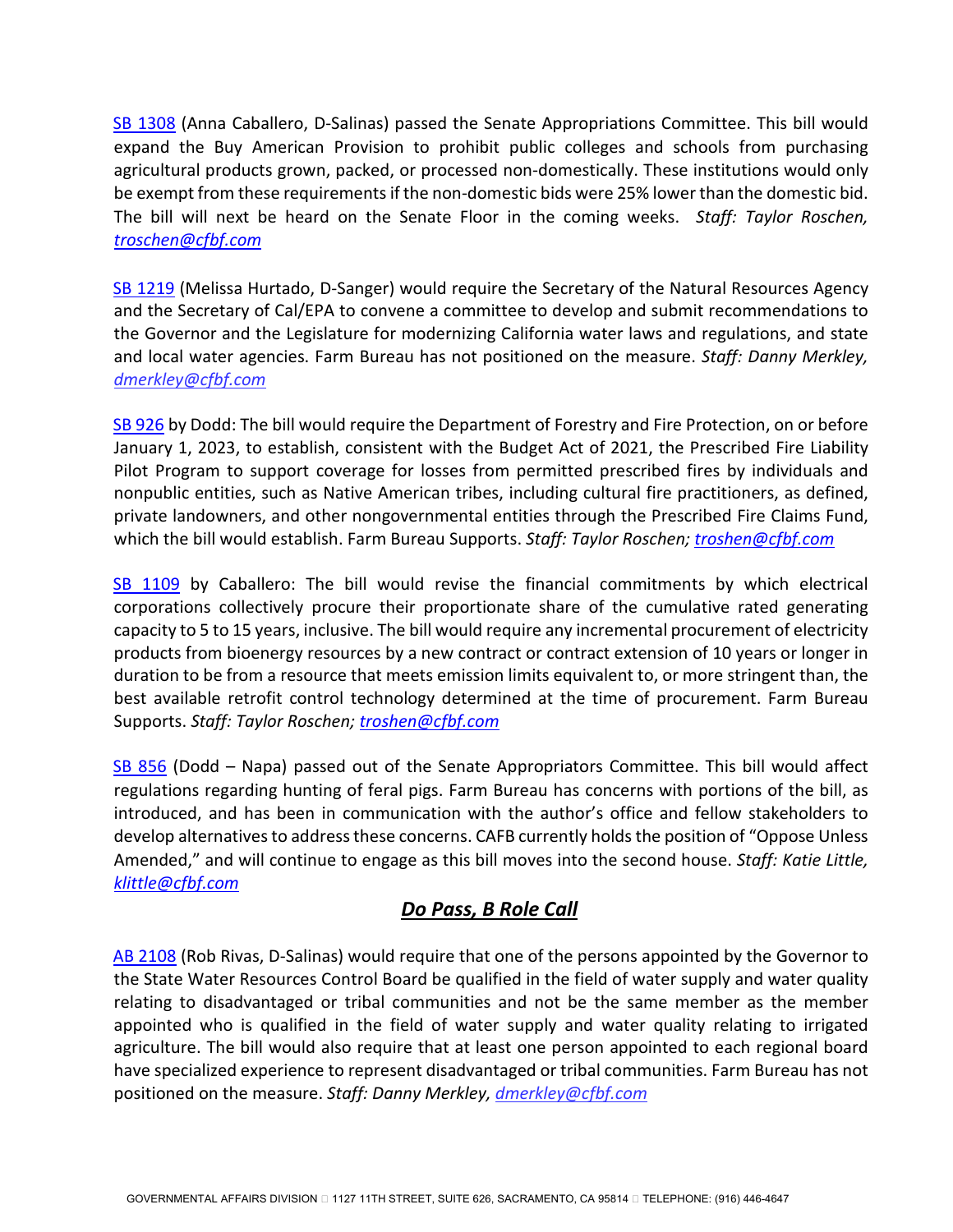Friday Review readers may remember [AB 2146](https://leginfo.legislature.ca.gov/faces/billNavClient.xhtml?bill_id=202120220AB2146) (Rebecca Bauer-Kahan, D-San Ramon). This bill would prohibit the use of neonicotinoids in California with a narrow agricultural exemption. The bill would only authorize use during an "environmental emergency," which declared by the Department of Pesticide Regulation, would threaten human/environmental health and cause significant loss to crops with no alternative product for use available. The bill passed the Assembly Appropriations Committee and will next be heard on the Assembly Floor. Farm Bureau and other agricultural organizations have remained opposed. *Staff: Taylor Roschen, [troschen@cfbf.com](mailto:troschen@cfbf.com)* 

[AB 2649](https://leginfo.legislature.ca.gov/faces/billNavClient.xhtml?bill_id=202120220AB2649) (Cristina Garcia, D-Bell Gardens), which also passed the Assembly Appropriations Committee, would require the state to remove 60 million metric tons of carbon dioxide annually by 2030 and 75 million metric tons by 2035 through carbon sequestration efforts on natural and working lands. Based on Farm Bureau's assessment, this is not a realistic or possible endeavor. The bill passed the Assembly Appropriations Committee and will next be heard on the Floor. *Staff: Taylor Roschen, [troschen@cfbf.com](mailto:troschen@cfbf.com)* 

[AB 2793](https://leginfo.legislature.ca.gov/faces/billNavClient.xhtml?bill_id=202120220AB2793) (Al Muratsuchi, D-Torrance) also passed out of the Appropriations Committee with republicans voting no. This bill would require the Air Resources Board to evaluate the effectiveness of the Cap-and-Trade system every three years. It also allows, after presenting to a Joint Legislative Committee on Climate Change, the Air Resources Board to change the Cap-and-Trade system regulations to guide the next Scoping Plan Update. The bill will next be heard on the Assembly Floor. *Staff: Taylor Roschen, [troschen@cfbf.com](mailto:troschen@cfbf.com)* 

[AB 2499](https://leginfo.legislature.ca.gov/faces/billNavClient.xhtml?bill_id=202120220AB2499) (Brian Maienschein, D-Poway) has passed the Assembly Appropriations Committee with proposed amendments. The bill would establish a program at the Department of Food and Agriculture to facilitate transition to organic for socially disadvantaged farmers and ranchers. Currently, the bill places the program with the Equity Officer rather than in the State Organic Program or the Office of Environmental Farming and Innovation, which is Farm Bureau's suggestion. Assemblymember Aguiar-Curry, the author of the Farmer Equity Act, echoed this concern and we anticipate amendments as the bill reaches the Appropriations Committee. *Staff: Taylor Roschen, [troschen@cfbf.com](mailto:troschen@cfbf.com)* 

AB 2201 (Steve Bennett, D-Ventura) would codify the Governor's Drought Executive Order regarding groundwater well permitting agencies and Groundwater Sustainability Agencies (GSAs). a) Local well permitting agencies must receive written verification from the GSA that the proposed well (in high and medium priority basins) is consistent with the adopted Groundwater Sustainability Plan (GSP) and will not decrease the likelihood of achieving the sustainability goals that the GSAs have developed, and b) Regardless of basin priority, local well permitting agency must determine before issuing a well permit that the proposed well is not likely to interfere with the production and functioning of existing nearby wells and is not likely to cause subsidence that would adversely impact or damage nearby infrastructure. Farm Bureau remains opposed. *Staff: Danny Merkley, [dmerkley@cfbf.com](mailto:dmerkley@cfbf.com)*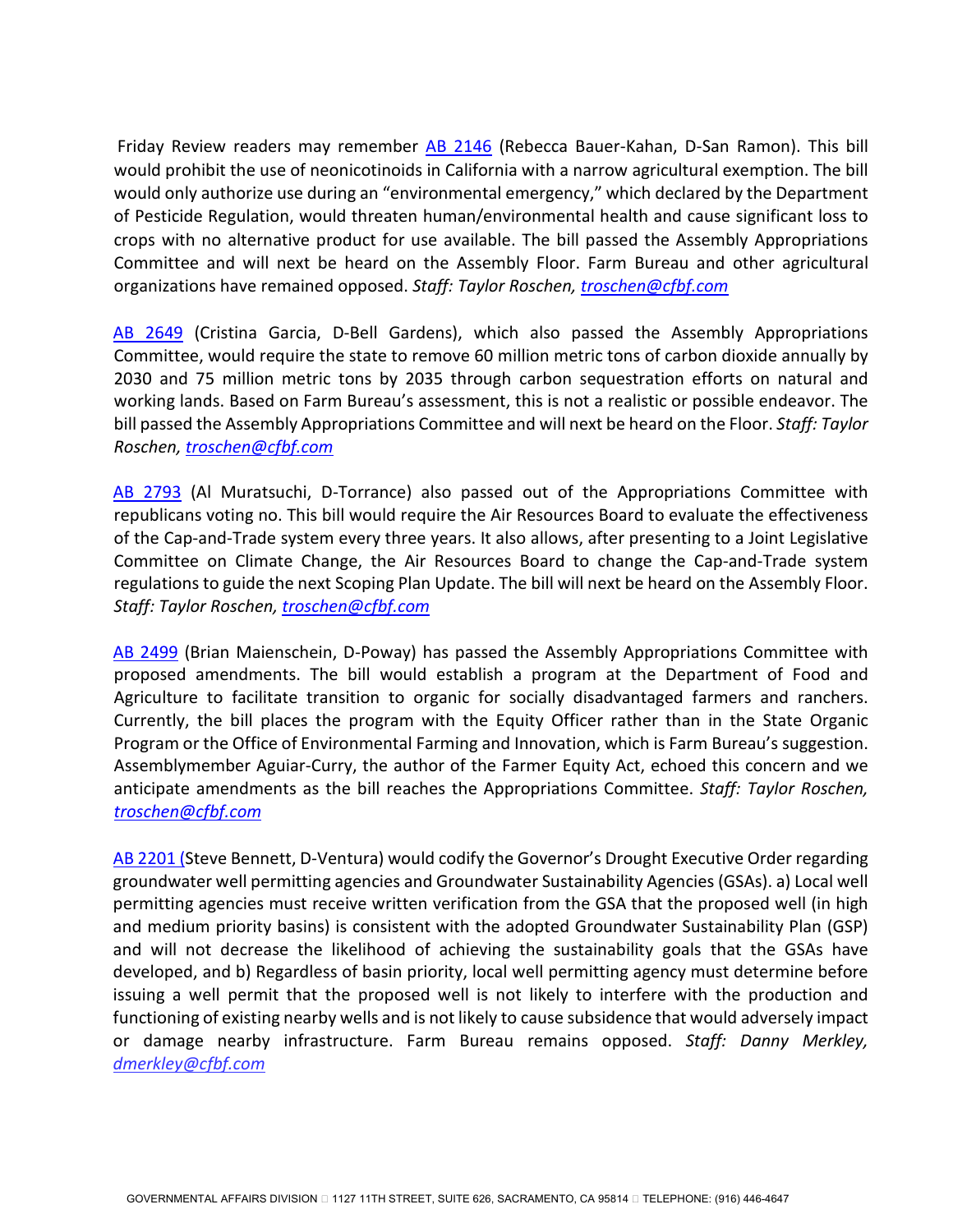[AB 2451](https://leginfo.legislature.ca.gov/faces/billNavClient.xhtml?bill_id=202120220AB2451) (Jim Wood, D-Santa Rosa) would require the State Water Resources Control Board to establish a Drought Section within the Division of Water Rights. The bill would also require the board, in consultation with the Department of Fish and Wildlife, to adopt principles and guidelines for diversion and use of water in coastal watersheds during drought and for the development of contingency plans to support public trust uses, public health and safety, and the human right to water in times of water shortage. Farm Bureau has not positioned on the measure. *Staff: Danny Merkley, [dmerkley@cfbf.com](mailto:dmerkley@cfbf.com)*

[AB 2639](https://leginfo.legislature.ca.gov/faces/billNavClient.xhtml?bill_id=202120220AB2639) (Bill Quirk, D-Hayward) is one of several bills introduced to implement the Planning and Conservation League's recommendations contained in a recent report entitled, *["Updating California](https://nam10.safelinks.protection.outlook.com/?url=https%3A%2F%2Fwww.pcl.org%2Fmedia%2F2022%2F02%2FUpdating-California-Water-Laws-to-Address-with-Drought-and-Climate-Change.pdf&data=04%7C01%7Cdmerkley%40cfbf.com%7C76347d79b64048a6bf2008d9f6ed86e2%7C8213ac7c9da54f9b9c40e0372e5a7659%7C0%7C1%7C637812322314292289%7CUnknown%7CTWFpbGZsb3d8eyJWIjoiMC4wLjAwMDAiLCJQIjoiV2luMzIiLCJBTiI6Ik1haWwiLCJXVCI6Mn0%3D%7C3000&sdata=I%2BIJ8%2FMpuw91YSR0k2vw1It23a6qMPzcp5GW1enxjwc%3D&reserved=0)  [Water Laws to Address Drought and Climate Change.](https://nam10.safelinks.protection.outlook.com/?url=https%3A%2F%2Fwww.pcl.org%2Fmedia%2F2022%2F02%2FUpdating-California-Water-Laws-to-Address-with-Drought-and-Climate-Change.pdf&data=04%7C01%7Cdmerkley%40cfbf.com%7C76347d79b64048a6bf2008d9f6ed86e2%7C8213ac7c9da54f9b9c40e0372e5a7659%7C0%7C1%7C637812322314292289%7CUnknown%7CTWFpbGZsb3d8eyJWIjoiMC4wLjAwMDAiLCJQIjoiV2luMzIiLCJBTiI6Ik1haWwiLCJXVCI6Mn0%3D%7C3000&sdata=I%2BIJ8%2FMpuw91YSR0k2vw1It23a6qMPzcp5GW1enxjwc%3D&reserved=0)"* Farm Bureau opposes the measure unless amended to soften the date and remove the water rights moratorium language. *Staff:Danny Merkley, [dmerkley@cfbf.com](mailto:dmerkley@cfbf.com)* 

#### *Rep No Vote*

[AB 2836](https://leginfo.legislature.ca.gov/faces/billNavClient.xhtml?bill_id=202120220AB2836) by Assemblymember Eduardo Garcia ( $D -$  Coachella) was passed out of the Assembly Appropriations Committee. This bill would extend the current authorization for the Carl Moyer Program to fund a broader range of projects that reduce emissions from covered sources until January 1, 2033. The Carl Moyer Program provides incentives to private businesses and public agencies to voluntarily clean up older, dirtier vehicles and mobile off-road engines through retrofit or replacement. It provides funding to reduce particulate pollution and NOx, which contributes to smog formation and cleans up on-road, off-road, marine, locomotive, stationary agricultural pumps and farm equipment engines. Farm Bureau has joined a large coalition of agricultural stakeholders to support this measure. *Staff: Katie Little, [klittle@cfbf.com](mailto:klittle@cfbf.com)* 

# **OTHER ITEMS**

### **Commodities**

The Department of Food and Agriculture has announced they will be expanding the quarantine boundary for Huanglongbing (HLB), a deadly citrus disease, in Los Angeles County to include the South Gate Area. The map of the quarantine boundary can be seen **[here](https://nam10.safelinks.protection.outlook.com/?url=http%3A%2F%2Flists.cdfa.ca.gov%2Ft%2F164139%2F171138%2F1338%2F1%2F&data=05%7C01%7Ctroschen%40cfbf.com%7C1dda980485ea469f8b4b08da38399a97%7C8213ac7c9da54f9b9c40e0372e5a7659%7C0%7C1%7C637884117314193833%7CUnknown%7CTWFpbGZsb3d8eyJWIjoiMC4wLjAwMDAiLCJQIjoiV2luMzIiLCJBTiI6Ik1haWwiLCJXVCI6Mn0%3D%7C3000%7C%7C%7C&sdata=GFdUIc1aZt7a7ULiyMLx7SMk3OmkhizGdagAY7VmVdk%3D&reserved=0)**. *Staff: Taylor Roschen, [troschen@cfbf.com](mailto:troschen@cfbf.com)* 

## **Land Use**

[AB 2840](https://leginfo.legislature.ca.gov/faces/billNavClient.xhtml?bill_id=202120220AB2840) (Eloise Reyes Gomez, D-Los Angeles) will likely be heard next week on the Assembly Floor. This bill would prohibit the expansion of any warehouse facility 100,000 square feet or greater that is adjacent to a home, school, hospital day care center, etc. unless that project included 1,000-foot setbacks. Farm Bureau joins business organizations and organized labor in opposition to the bill. *Staff: Taylor Roschen, [troschen@cfbf.com](mailto:troschen@cfbf.com)*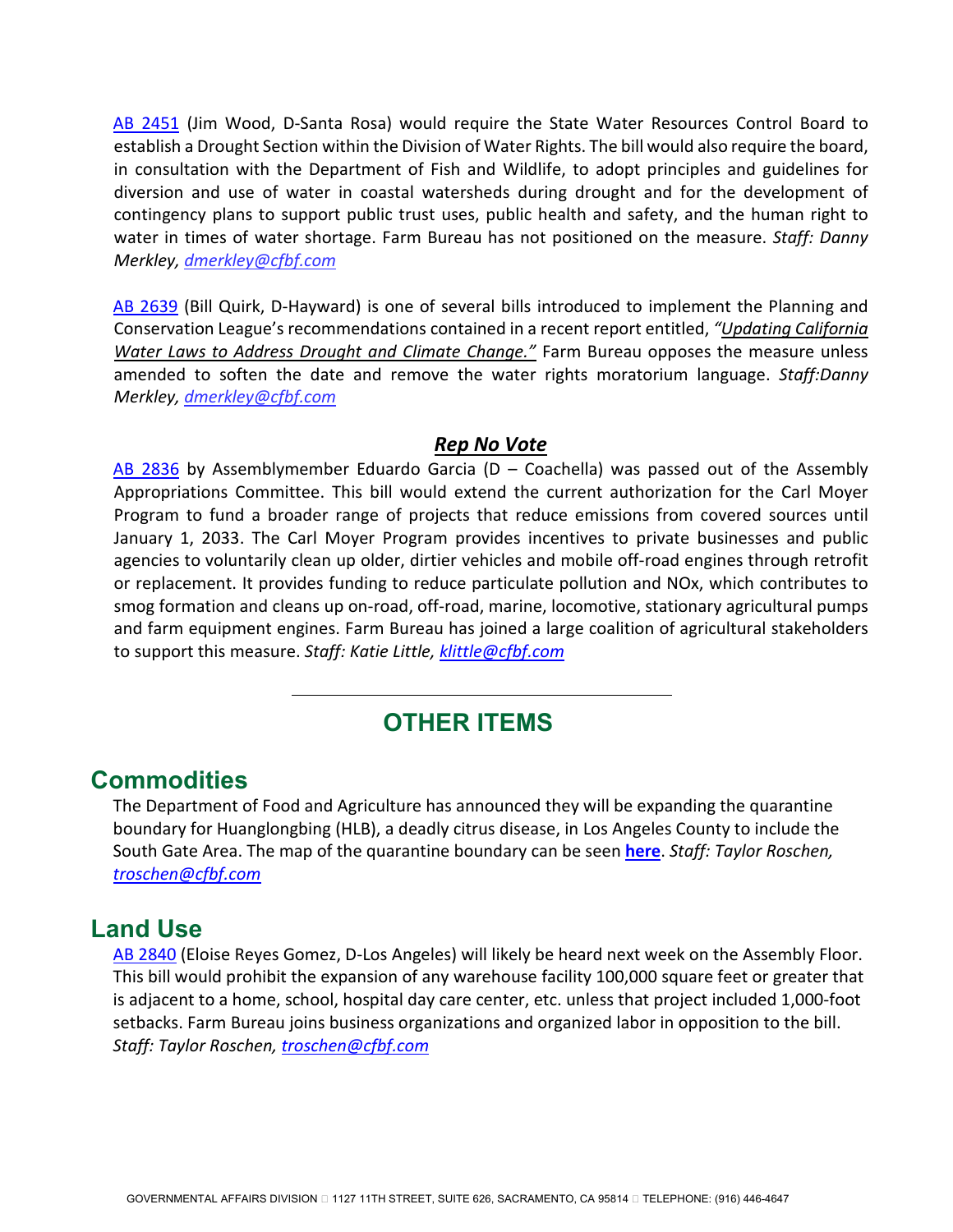## **Pesticides**

The Pesticide Registration and Evaluation Committee released their findings this week following a hearing on findings of imidacloprid in groundwater between 2003 and 2021 in wells in Fresno, Santa Barbara and Tulare counties. Imidacloprid is a widely used insecticide to treat for a variety of pests on agricultural commodities. The results of the Committee hearings, which heard testimony from the Department, the Office of Environmental Health Hazard Assessment, and the registrant, was to reject a claim that the presence had an polluting impact on drinking water that would have otherwise supported future regulatory action. The Committee's [recommendations](https://www.cdpr.ca.gov/docs/emon/grndwtr/imidacloprid/prec_findings_recommendations.pdf) demonstrate concern about the sampling protocols the Department used to substantiate the hearing, namely a single spike found on a well that served a vacant house. The Committee did encourage the Department and staff to continue to monitor groundwater wells in vulnerable areas, such as Tulare and Fresno counties. *Staff: Taylor Roschen, [troschen@cfbf.com](mailto:troschen@cfbf.com)*

# **Pollinators**

The California Pollinator Coalition held their quarterly meeting on Tuesday this week. The group discussed many topics including the new CDFA Pollinator Program which aims to promote pollinator friendly programs through grants. As previously noted in *Farm Bureau at Work*, CAFB has concerns with the proposed program and submitted comments reflecting those concerns. The Pollinator Partnership also presented at the meeting asking for farmer and rancher participation in a [survey](https://www.pollinator.org/ca-farm-habitat-conservation-survey) regarding on-farm practices. The [survey](https://www.pollinator.org/ca-farm-habitat-conservation-survey) hopes to gather information on California grower's preferences for conservation programs, and ultimately improve programs offered by USDA. You are encouraged to participate in this survey whether or not you have already participated in a USDA conservation program. Your responses will not identify you individually; results will be aggregated and anonymized when presented. If you have any questions feel free to reach out to CAFB staff, or Pollinator Partnership Staff listed on the link provided. Farm Bureau remains engaged on pollinator efforts throughout the state and appreciates your feedback on local efforts. *Staff: Katie Little at [klittle@cfbf.com](mailto:klittle@cfbf.com)*

# **Transportation**

This week[, AB 2415](https://leginfo.legislature.ca.gov/faces/billNavClient.xhtml?bill_id=202120220AB2415) by Assemblymember Lackey (R – Palmdale) passed out of the Assembly and onto the Senate. This bill would extend the exemption for agricultural vehicles from the BIT program until January 1, 2026. The original legislation, introduced in 2016, excluded an agricultural vehicle from being subject to the BIT program, and defined agricultural vehicle to mean a vehicle or combination of vehicles with a gross combination weight rating or a gross vehicle weight rating of 26,000 pounds or less, including that the vehicle is operated by certain individuals and is used exclusively in the conduct of agricultural operations when operating in commerce. The bill also required the Department of the California Highway Patrol, in consultation with the Department of Motor Vehicles, to report to the governor and the Legislature about the impact of excluding agricultural vehicles from the BIT program before January 1, 2022. Due to delays, this report has not been filed by CHP. This Cattlemen's sponsored bill would extend the agricultural exemption from BIT by three years – until January 1, 2026. This will provide the Legislature and stakeholders the opportunity to address any concerns CHP may identify regarding the exemption; if no significant concerns exist, this extended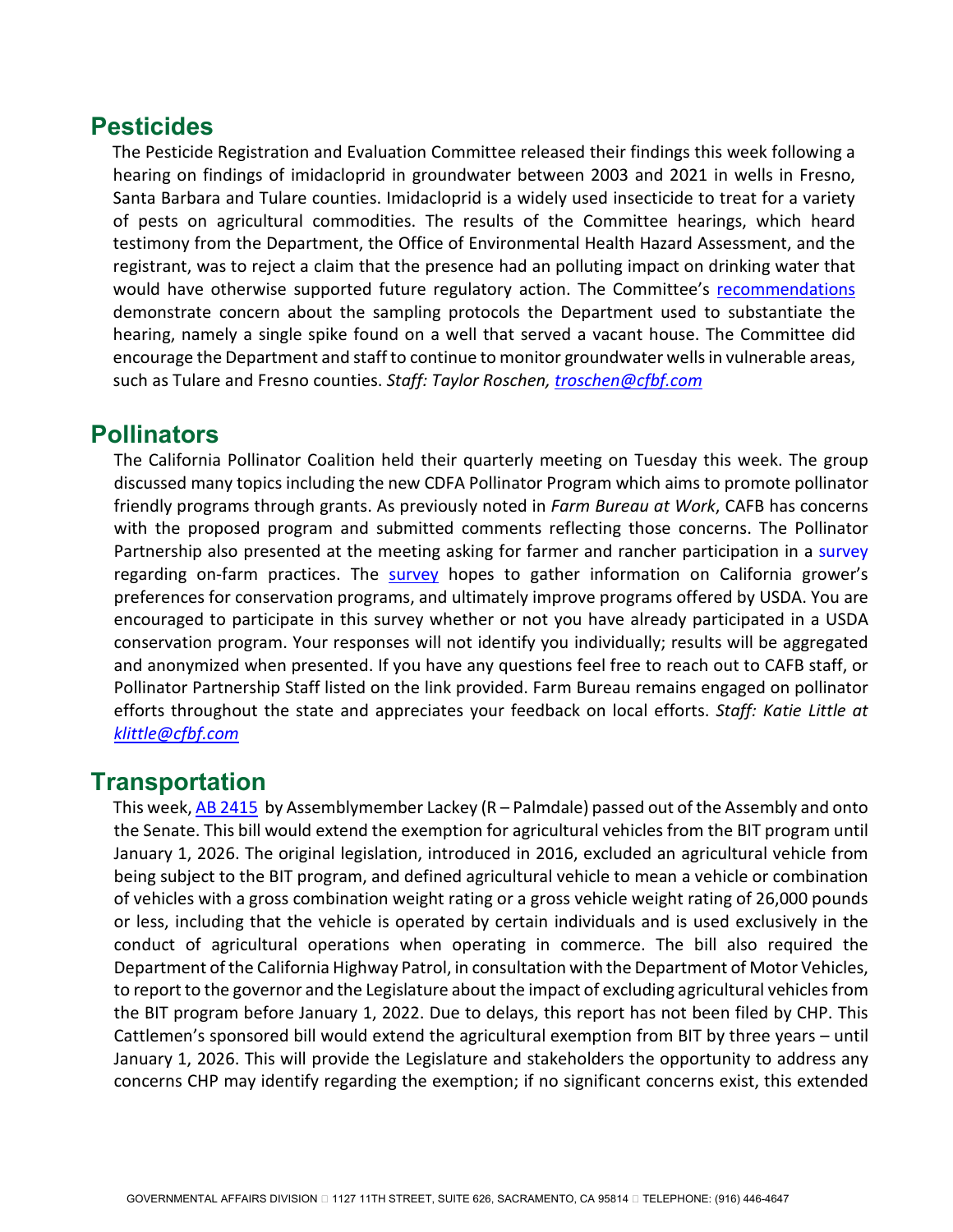sunset provides time for later legislation to make the agricultural vehicle exemption permanent. Farm Bureau supports this bill as it is moves to the second house. *Staff: Katie Little[, klittle@cfbf.com](mailto:klittle@cfbf.com)*

#### **Water**

Governor Gavin Newsom appears to be putting pressure on the 9-member California Water Commission, appointed by the Governor and confirmed by the Senate, for the Sites Reservoir Project. During a Senate budget subcommittee hearing this week, Natural Resources Secretary Wade Crowfoot said the governor directed him to ensure that the commission "isn't slowing down the progress of getting Proposition 1 projects online." Newsom also charged Crowfoot with finding ways to remove regulatory barriers and accelerate the approval process for those projects. *Staff: Danny Merkley, [dmerkley@cfbf.com](mailto:dmerkley@cfbf.com)* 

#### **Wildlife**

This week, the Department of Fish and Wildlife released the second component of reimbursement for the Wolf Compensation Program. A new form has been added to the Department's website for reimbursement of deterrence measures used to protect livestock from wolves. The website states, *"Livestock producers who use non-lethal deterrent methods to deter wolf presence near livestock in areas of [known wolf activity](https://wildlife.ca.gov/Conservation/Mammals/Gray-Wolf#559682741-known-wolves-in-california) can apply for compensation of associated costs. The CDFW supports the use of various non-lethal techniques to deter wolf presence near livestock. Producers, landowners, their employees and agent(s) are encouraged to contact their County Agricultural Commissioner, the CDFW, and agency partners for technical assistance and to explore options."* Farm Bureau members may be aware that CAFB has been working for several months with the Department and fellow stakeholders on last year's budget allocation for the Wolf Livestock Loss Compensation Grant [Program.](https://wildlife.ca.gov/Conservation/Mammals/Gray-Wolf#559671134-wolf-livestock-loss-compensation-grant-program) The \$3 million allocation aimed to compensate ranchers for wolf related losses. The pilot would provide funds and reimbursement for 1) direct loss due to wolf depredation, 2) pay for wolf presence (negative impacts on cattle due to stress), and 3) reimbursement for efforts to deter wolf/livestock interaction (i.e. fencing). CAFB led the small subgroup in hopes of drafting a program that would benefit our members, and compensate them accordingly. In March, the Department stopped all progress on these efforts, deciding to restructure the workgroup at an undetermined date. In the interim, the Department has released this temporary program in order to meet their fiscal responsibilities laid out in last year's budget. Farm Bureau remains an active participant, and continues to advocate for farmers to be reimbursed for all impacts that the increasing number of predators in the state have on their livestock. If you need any help with the form, or have any questions about the program, please reach out to Farm Bureau staff. *Staff: Katie Little at [klittle@cfbf.com](mailto:klittle@cfbf.com)*

#### **Cannabis**

The Department of Cannabis Control has issued a Notice of Emergency Regulatory Action regarding proposed rulemaking to readopt emergency regulations for cannabis license fee waivers. The Department of Cannabis Control (DCC) is providing notice to the public of its intent to readopt its emergency regulations implementing [SB 166](https://leginfo.legislature.ca.gov/faces/billNavClient.xhtml?bill_id=202120220SB166) which requires DCC to develop and implement a program to provide waivers for cannabis licensing fees, with at least 60 percent of the total amount of fee waivers allocated to fee waivers for local equity applicants and licenses. The cannabis equity